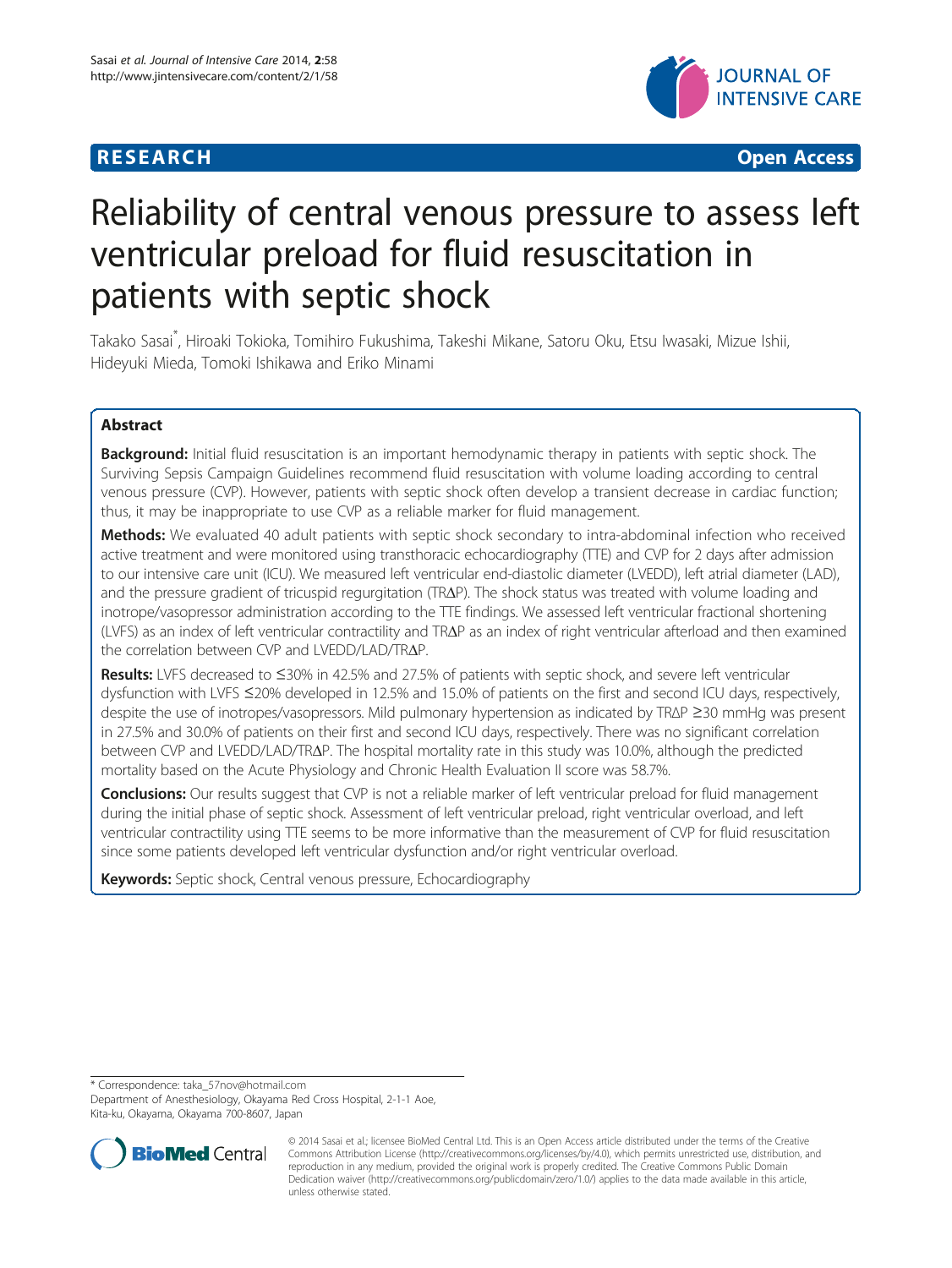## Background

Initial fluid resuscitation is an important hemodynamic therapy for patients with septic shock. The Surviving Sepsis Campaign Guidelines (SSCG) recommend the use of central venous pressure (CVP) as a marker of intravascular volume status [[1](#page-6-0)]. Therefore, CVP has been traditionally used to assess fluid status; however, its value as a tool for guiding fluid resuscitation has been debated [[2\]](#page-6-0). Patients with severe sepsis/septic shock often exhibit transient cardiovascular dysfunction [\[3](#page-6-0)]; thus, it may be inappropriate to use CVP as a reliable marker for fluid management. In addition, CVP, which is the pressure recorded in the superior/inferior vena cava near the right atrium, does not appear to be associated with intravascular volume or left ventricular preload. To investigate whether CVP is a reliable marker of left ventricular preload for fluid resuscitation in patients with septic shock, we assessed cardiac function using transthoracic echocardiography (TTE) and investigated the association of CVP with left ventricular end-diastolic diameter (LVEDD), left atrial diameter (LAD), and the pressure gradient of tricuspid regurgitation (TRΔP).

#### Methods

This retrospective study was approved by The Okayama Red Cross Hospital Ethics Committee.

All adult patients with septic shock secondary to intraabdominal infection who were admitted to the intensive care unit (ICU) between April 2006 and March 2012 were included in this study. Among them, patients who received active treatment, such as surgical removal of the source of infection, and who were monitored using TTE and CVP for 2 days after ICU admission were selected for analysis. We excluded patients who did not require norepinephrine support, lacked data of TTE monitoring on the first or second ICU day, developed septic shock after elective surgery, stayed in ICU <48 h, or had terminal cancer.

We measured LVEDD, left ventricular end-systolic diameter (LVESD), LAD, and TRΔP. Left ventricular fractional shortening (LVFS) was calculated by dividing the differences between LVEDD and LVESD by LVEDD.

We aimed to keep the mean arterial pressure at ≥80 mmHg and the urine output at  $\geq 1$  mL/kg/h. For fluid resuscitation, we aimed to maintain an intravascular volume with LVEDD 40–50 mm, LAD 25–35 mm, and TRΔP ≤30 mmHg, as evaluated by TTE. We used the following inotropes/vasopressors and diuretics: dopamine, ≤10 μg/kg/min; norepinephrine, ≤0.5 μg/kg/min; vasopressin, ≤0.017 U/min (1 U/h); furosemide, ≤10 mg/h; and carperitide,  $≤0.69$  μg/min (1,000 μg/day).

We assessed LVFS as an index of left ventricular contractility and TRΔP as an index of right ventricular afterload and then examined the correlation between CVP and LVEDD/LAD/TRΔP. Data of fluid intake, net output, and calculated fluid balance during the first 48 h were collected.

#### Statistical analysis

Data are expressed as mean ± standard deviation or median (Q1–Q3; interquartile range). Statistical analysis was performed using Excel 2011 (Microsoft USA) with the add-in software Statcel 3 [\[4](#page-6-0)]. Data were analyzed using Pearson's correlation coefficient or Spearman's correlation coefficient by rank test depending on the distribution pattern. The median (95% confidence interval, CI) values of FS and TRΔP were analyzed by Wilcoxon's signed-rank test. A  $P$  value of less than 0.05 was considered statistically significant.

## Results

The number of adult patients with septic shock secondary to intra-abdominal infection during the study term was 124. Among these, 40 patients (19 men and 21 women; mean age,  $76.1 \pm 10.4$  years) were deemed eligible for participation in this study and were included in the final analysis (Figure [1](#page-2-0)). The most common source of sepsis was perforation of the lower digestive tract (Table [1](#page-2-0)). Thirteen patients had preexisting heart disease and five had preexisting respiratory disease (Table [2](#page-2-0)).

LVFS decreased to ≤30% in 17 (42.5%) and 11 (27.5%) patients on the first and second ICU days, and severe left ventricular dysfunction with LVFS ≤20% occurred in five (12.5%) and six (15.0%) patients on the first and second ICU days, respectively, despite the use of inotropes/ vasopressors (Figure [2](#page-3-0)), and mild pulmonary hypertension with TR $\Delta$ P ≥30 mmHg occurred in 11 (27.5%) and 12 (30.0%) patients on the first and second ICU days, respectively (Figure [3\)](#page-3-0). There was no correlation between CVP and LVEDD on the first and second ICU days (correlation coefficients, 0.01 and −0.09, respectively; Figure [4](#page-4-0)). As shown in Figures [5](#page-4-0) and [6,](#page-5-0) there were no correlations between CVP and LAD or TRΔP with correlation coefficients of 0.04 and 0.19 on the first ICU day and 0.06 and 0.01 on the second ICU day, respectively.

The median doses of intravenous fluid intake during the first and second 24-h periods were 5,216 (4,311–6,618) mL and 2,927 (2,480–3,566) mL, whereas net outputs were 3,280 (2,445–4,540) mL and 3,156 (2,510–4,040) mL, and fluid balances were 2,455 (1,051–3,528) mL and −71 (−853–287) mL, respectively.

The mean Acute Physiology and Chronic Health Evaluation (APACHE) II score was  $24.9 \pm 6.6$ . The ICU mortality rate was 2.5% (one patient) and the 28-day mortality rate was 5.0% (two patients). The in-hospital mortality rate was 10.0% (four patients), which was less than the predicted rate of 58.7% calculated from the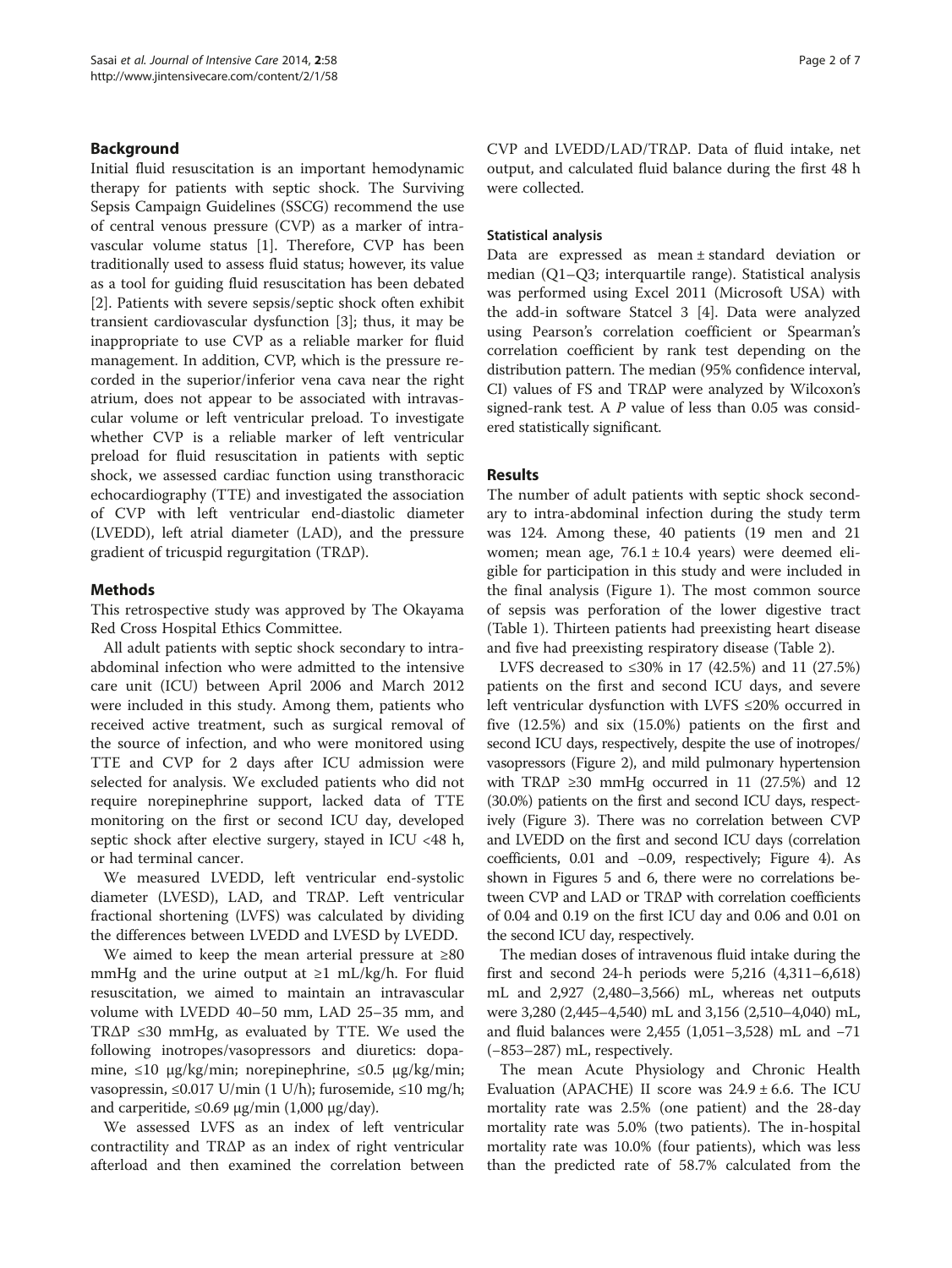<span id="page-2-0"></span>

APACHE II scores. The median ICU stay was 9.5 (6–21) days. Three patients required blood purification.

## **Discussion**

We used TTE to investigate whether CVP could be a useful guide for the assessment of left ventricular preload and volume status in the early phase of septic shock. Our results showed there was no association between CVP and LVEDD/LAD/TRΔP, suggesting that CVP is an inappropriate marker of left ventricular preload for fluid resuscitation.

CVP is currently the most practical target for fluid resuscitation and may be used to gauge fluid balance ≤12 h into septic shock, but it becomes unreliable as a marker of fluid balance thereafter [[5](#page-6-0)]. Previous reports have suggested that CVP-guided fluid resuscitation may be inappropriate for septic shock [\[6-8\]](#page-6-0). In a systematic review by Marik et al. [[6](#page-6-0)], they examined the relationship between intravascular volume and CVP in patients with sepsis and postoperative patients and determined the correlation coefficient of CVP

|  |  |  |  |  |  |  | Table 1 Source of sepsis of 40 patients |
|--|--|--|--|--|--|--|-----------------------------------------|
|--|--|--|--|--|--|--|-----------------------------------------|

| Source of sepsis                         | <b>Number of patients</b> |  |  |
|------------------------------------------|---------------------------|--|--|
| Lower digestive tract perforation        | 13 (32.5%)                |  |  |
| Liver/biliary tract disease              | 9(22.5%)                  |  |  |
| Urinary tract infection                  | 8 (20%)                   |  |  |
| Colitis                                  | 4 (10%)                   |  |  |
| Upper gastrointestinal tract perforation | 3(7.5%)                   |  |  |
| <b>Ileus</b>                             | 2(5%)                     |  |  |
| Non-obstructive intestinal ischemia      | $1(2.5\%)$                |  |  |

with intravascular volume of 0.16, and the correlation coefficient of baseline CVP with a change in cardiac index was 0.18 and the area under the receiver operating characteristic curve was 0.56, indicating a poor correlation. Furthermore, a subsequent review reported similar results. The correlation coefficient between the baseline CVP and the change in cardiac index was 0.18 (95% CI, 0.1–0.25); therefore, these data do not support

Table 2 Preexisting cardiopulmonary complications of 40 patients

| Preexisting disease of 40 patients | <b>Number of patients</b> |  |  |  |
|------------------------------------|---------------------------|--|--|--|
| Heart disease                      | 13 (33%) <sup>a</sup>     |  |  |  |
| Ischemic heart disease             | 6                         |  |  |  |
| Chronic heart failure              | 3                         |  |  |  |
| Aortic stenosis                    | 3                         |  |  |  |
| Atrial fibrillation                | 3                         |  |  |  |
| Mitral regurgitation               | $\mathcal{P}$             |  |  |  |
| Pulmonary hypertension             | $\mathfrak{D}$            |  |  |  |
| Dilated cardiomyopathy             |                           |  |  |  |
| Sick sinus syndrome                | 1                         |  |  |  |
| Tricuspid regurgitation            |                           |  |  |  |
| Respiratory disease                | 5 (12.5%)                 |  |  |  |
| Bronchial asthma                   | $\mathcal{P}$             |  |  |  |
| Pulmonary aspergillosis            |                           |  |  |  |
| <b>Bronchiectasis</b>              |                           |  |  |  |
| Pneumoconiosis                     |                           |  |  |  |

<sup>a</sup>Six patients had two or three concomitant cardiac conditions.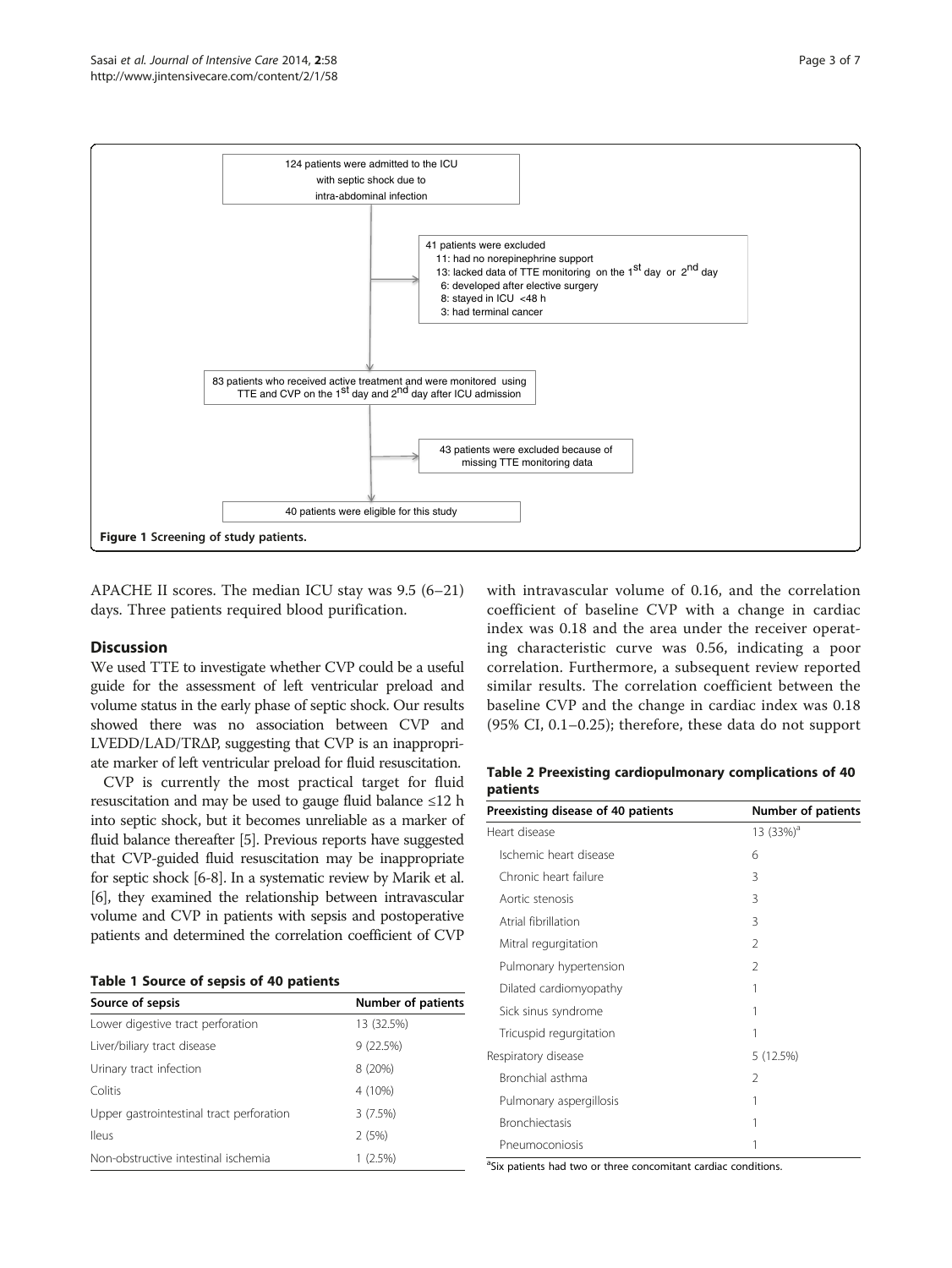<span id="page-3-0"></span>

the widespread practice of using CVP as a guide for fluid therapy [\[7\]](#page-6-0). In addition, a study of healthy subjects determined that CVP was not useful to predict response to volume load because it did not reflect the ventricular filling volume or cardiac function [[8\]](#page-6-0).

In the early stages of sepsis, a high cardiac output (hyperdynamic) state was conventionally considered to be present; however, left ventricular contractility has been reported to be decreased following increased cardiac output. In the present study, left ventricular contractility was

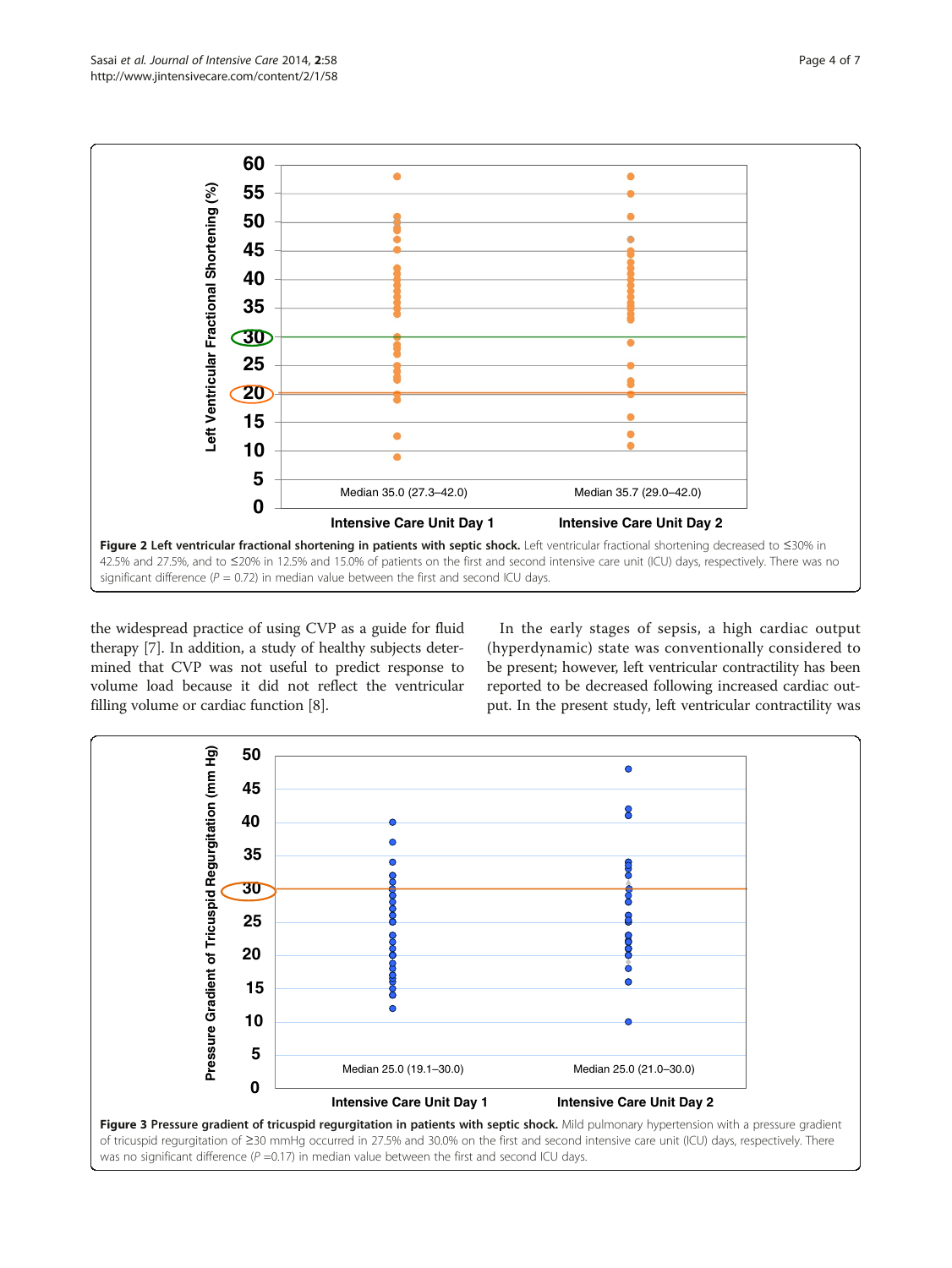<span id="page-4-0"></span>

decreased on the first and second ICU days and severe left ventricular dysfunction (LVFS ≤20%) occurred in 13% and 15% of patients, and left ventricular dysfunction (LVFS ≤30%) was evident in 43% and 28%, respectively, despite the use of inotropes/vasopressors. Pulido et al. [\[9\]](#page-6-0) reported the presence of myocardial dysfunction in 64% of patients with severe sepsis/septic shock within 24 h of ICU admission, with left ventricular systolic dysfunction and diastolic dysfunction present in 27% and 37% of patients, respectively.

With regard to right ventricular afterload, 28% of patients in this study presented with moderate pulmonary hypertension, with TRΔP ≥30 mmHg on the day of ICU admission. Right ventricular dysfunction also occurs in some patients without preexisting pulmonary hypertension [\[2](#page-6-0)]. Pulido et al. [[9\]](#page-6-0) described right heart failure in 31% of patients within 24 h of ICU admission. Baron et al. [[10](#page-6-0)] also reported right heart failure in a case of septic cardiomyopathy. The SSCG indicate that CVP should not be used as a marker of intravascular volume status in patients with preexisting pulmonary hypertension.

The policy of early fluid resuscitation and inotrope/vasopressor use is an important factor influencing outcome in

patients with septic shock. Fluid overload may trigger heart failure, potentially causing cardiac depression, especially in patients with septic cardiomyopathy. Extreme volume loading is associated with an increased risk of mortality [\[5\]](#page-6-0). In our series, four patients showed LVEDD ≥50 mm despite CVP ≤8 mmHg. In such patients, CVP-guided volume loading may cause heart failure. Actually, the infusion volume of these four patients was less than that of the others included in this study. Furthermore, the infusion volume in ICU is generally less than that reported by Boyd et al. [\[5\]](#page-6-0). Therefore, evaluation of cardiac function is important to guide fluid management in patients with septic shock. CVP is an unsuitable index in this regard. So, we usually evaluate left ventricular preload, right ventricular afterload, and left ventricular contractility using TTE and regulate volume loading with inotrope/ vasopressor administration on the basis of the TTE findings instead of CVP.

TTE is a versatile, accurate, and noninvasive tool suitable for bedside examinations of patients with septic shock and has become a widely used hemodynamic-monitoring technique in ICU [\[11\]](#page-6-0). However, evaluation using echocardiography is a static measurement of a single time point

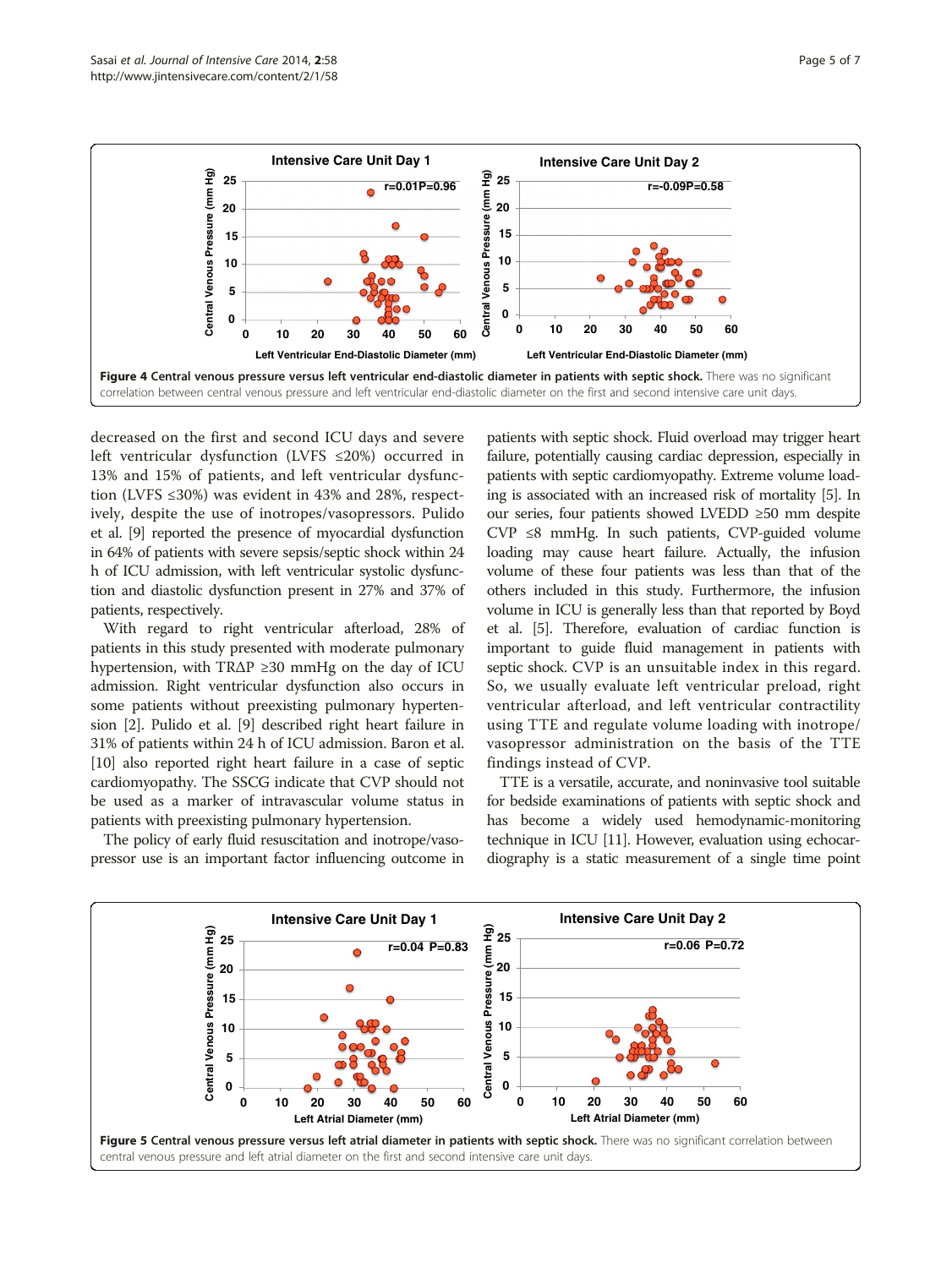<span id="page-5-0"></span>

that makes the evaluation of continuous parameters difficult. Accurate assessment of cardiac function and intravascular volume is possible by performing frequent measurements. We performed TTE frequently until the patient hemodynamics stabilized. Recently, various dynamic parameters (e.g., stroke volume variation, pulse pressure variation, global end-diastolic volume, and intrathoracic blood volume) have been proposed for the evaluation of fluid therapy and hemodynamics in patients with septic shock [\[12\]](#page-6-0). However, many of these parameters require dedicated equipment, whereas TTE does not require a special device.

Among our patients, the mean APACHE II score was 24.9 and the in-hospital mortality rate was 10.0%, which was much lower than the predicted rate of 58.7% calculated from the APACHE II scores. These results support the utility of TTE.

There are some limitations to this study that should be addressed. First, the study design was retrospective and thereby potentially subject to systematic error and bias, and the sample size was relatively small because of exclusion of cases with missing values. In addition, we were unable to fix specific time points for sampling; and therefore, these data may not be as precise as they could be. Hence, our results concern only the initial phase of septic shock. Second, there was no control group in which only CVP was used. Therefore, we were unable to definitely conclude that TTE is superior to CVP. Thus, further prospective studies with a control group in which only CVP was used are required to show the superiority of TTE. However, an assessment of the left ventricular preload, right ventricular overload, and left ventricular contractility using TTE was informative for fluid resuscitation. Third, we used different target values (mean arterial pressure and urine output) than those recommended by SSCG. This might have affected the outcome. We used a higher target mean arterial pressure because the patients admitted to our hospital with septic shock were often elderly and many had hypertension. Advanced age and chronic hypertension cause a rightward shift of the curve for organ pressure-flow autoregulation; and therefore, an increase in the mean arterial pressure could result in improved organ perfusion. Regarding the urine flow target, we used different criteria because the administration of transfusion or antimicrobial agents becomes difficult if the urine output is not maintained. Thus, we attempted to maintain the urine output in order to keep the treatment as conservative as possible.

#### Conclusions

Our results showed that there was no correlation between the CVP and TTE findings in patients with septic shock. Therefore, CVP may not be a reliable marker of left ventricular preload for fluid management during the initial phase of septic shock. We observed that the assessment of left ventricular preload, right ventricular afterload, and left ventricular contractility using TTE is more informative than the measurement of CVP during initial fluid resuscitation in patients with septic shock, because patients with severe sepsis/septic shock often develop cardiovascular dysfunction.

## Availability of supporting data

The data sets supporting the results of this article are included within the article.

#### Abbreviations

CVP: central venous pressure; TTE: transthoracic echocardiography; LVEDD: left ventricular end-diastolic diameter; LAD: left atrial diameter; TRΔP: pressure gradient of tricuspid regurgitation; ICU: intensive care unit; LVESD: left ventricular end-systolic diameter; LVFS: left ventricular fractional shortening; CI: confidence interval; APACHE: Acute Physiology and Chronic Health Evaluation; SSCG: Surviving Sepsis Campaign Guidelines.

#### Competing interests

The authors declare that they have no competing interests.